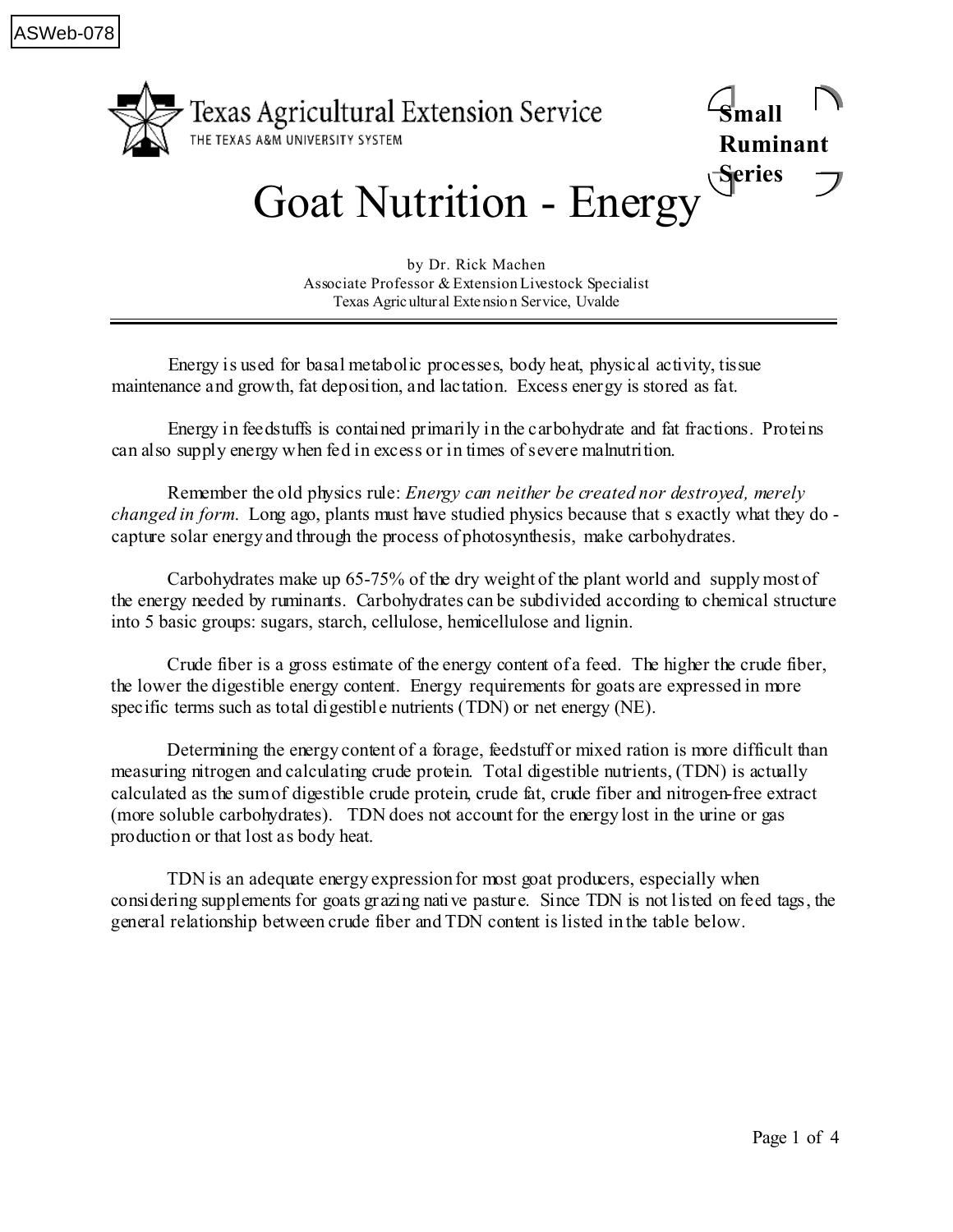| <b>Crude</b><br>Fiber, % | <b>Estimated</b><br><b>TDN, %</b> |                                                                                                                                                                                   |
|--------------------------|-----------------------------------|-----------------------------------------------------------------------------------------------------------------------------------------------------------------------------------|
| 8                        | 73                                | Individual fe eds can<br>vary considerably<br>from these values.<br>Estimates are not<br>valid for salt-limited<br>feeds or liquid<br>supplements.<br>(From TAEX Pub.<br>$L-2163$ |
| 12                       | 67                                |                                                                                                                                                                                   |
| 16                       | 61                                |                                                                                                                                                                                   |
| 20                       | 55                                |                                                                                                                                                                                   |
| 24                       | 49                                |                                                                                                                                                                                   |

Net energy (NE) values account for energy losses and represent the energy that is actually available for maintenance of body functions or production (growth, fattening, lactation). NE is the preferred value to use when formulating a complete balanced diet for goats.

Microorganisms in the rumen use the plant fibers cellulose and hemicellulose as energy. Because of this bacterial fermentation, ruminants can utilize forage as a source of energy much better than monogastrics (swine, humans). In fact, feeds high in cellulose can furnish most of the ruminant s maintenance energy needs. High quality hays (alfalfa, peanut, immature sorghum sudangrass) often meet or exceed the energy and protein requirement of mature, non-lactating does.

Lignin is essentially an indigestible fiber. Young growing plants contain very little lignin. However, lignin content of plants increase with age. Old, dry, mature, weathered forage will have a high lignin content and be of limited use to grazing animals. In fact, in older plants, lignin can bind the more digestible fibers and preclude them from microbial digestion.

The fermentation of fiber is a relatively slow process. Ruminal digestion of the starch contained in grain is a much more rapid and volatile process. Bacteria in the rumen are job specific - some are effective fiber digesters while others handle starch more efficiently.

Normal pH of the rumen (forage diet) is 7.0-7.4; at this pH the fiber digesters are very comfortable and working at max productivity. Small quantities of starch (grain) are not a problem. Large doses of grain can be serious.

If large meals of grain are consumed, the starch digesters take over. A by-product of their digestion is lactic acid. As lactic acids levels in the rumen build, pH drops. A pH of 6.8 and falling means certain death for the fiber digesting bacteria in the rumen. If pH continues to fall, acidosis develops and can be fatal. Excessive starch fermentation can also result in bloat. Herein lies the reason for gradual shifts from one diet to another, especially when moving toward a more energy dense diet.

Fat is an excellent source of energy, but is generally low in forages and roughages. Compared to carbohydrates, fats contain 2.25 times as much energy on a weight:weight basis. This energy density is an asset when formulating rations for high producing dairy goats or cows. By adding fat, the energy content of the diet can be elevated well above the reasonable limit for a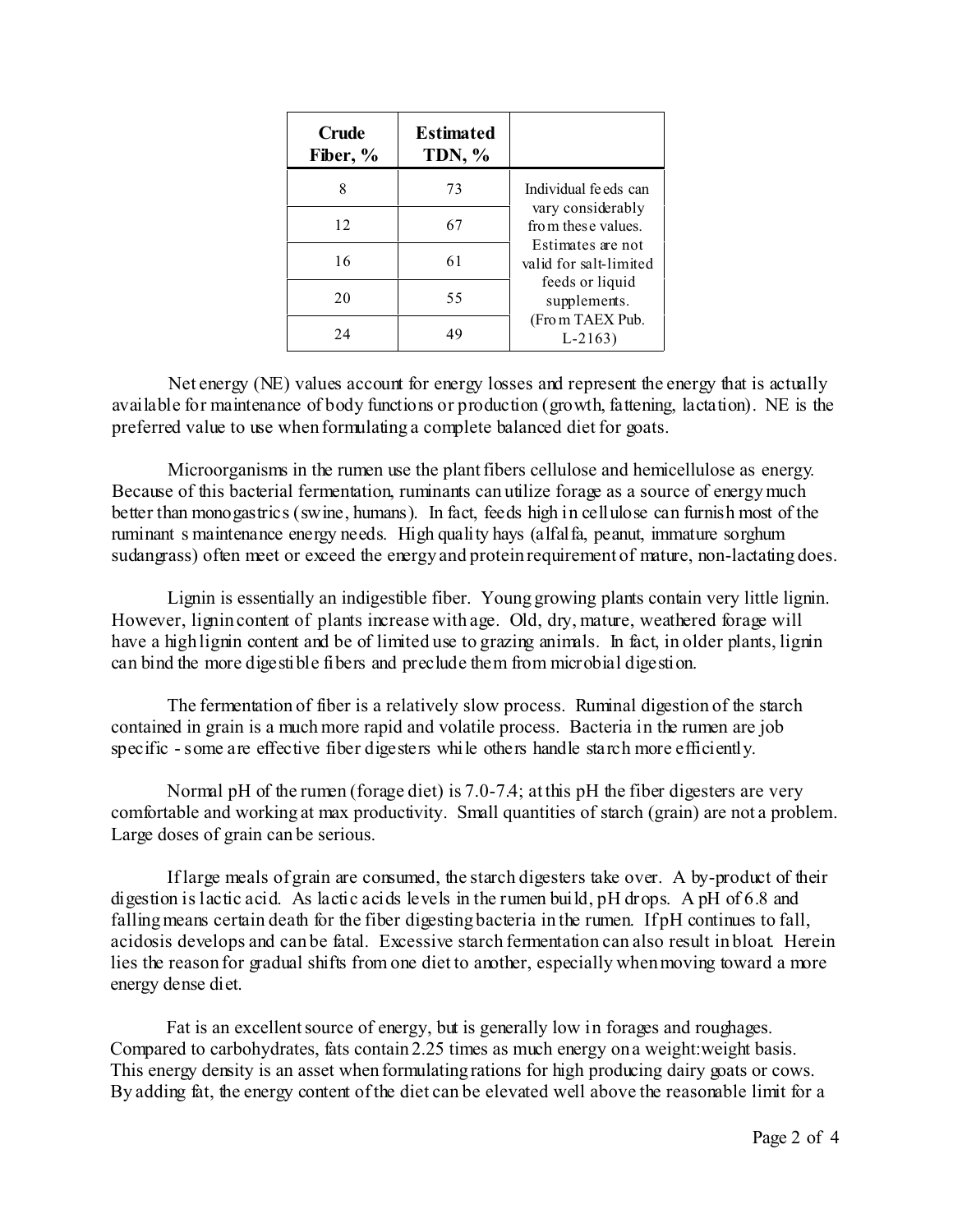diet limited to grains and roughage only. Fat level should not exceed 5% of the diet. Higher levels will limit consumption and can result in gastrointestinal disturbance.

Fat in a ration aids in the absorption of the fat-soluble vitamins  $(A, D, E, K)$ . In addition, added fat minimizes dust in a mixed or pelleted feed. Cubes or pellets made with solvent processed oilseed meals (cottonseed meal) often require added fat as a softener and to improve palatability.

The table that follows shows the TDN content of a limited number of hays and feeds. Several points are noteworthy.

Cereal grains and oilseed meals have a greater energy content than forages, hence the term concentrates.

Significant differences exist between types of hay. Weathering of hay reduces its nutrient content. In general, bermudagrass hays are significantly lower in energy content than legume or well prepared sorghum sudangrass hays.

| Feed                    | TDN, %* |  |  |
|-------------------------|---------|--|--|
| Alfalfa                 | 58      |  |  |
| Sorghum sudangrass      | 56      |  |  |
| Bermudagrass            | 46      |  |  |
| Whole shelled corn      | 90      |  |  |
| Oats                    | 77      |  |  |
| Whole cottonseed        | 96      |  |  |
| Cottonseed meal         | 76      |  |  |
| Soybe an meal           | 84      |  |  |
| Cane molasses           | 72      |  |  |
| *100% dry matter basis. |         |  |  |

On a dollar per unit of energy basis, corn is typically the best buy. Two reasons: relatively low price and high energy content.

Whole cottonseed is unique. The lint on the outside is pure cellulose and 100% digestible. The hull or seedcoat is digestible and an excellent fiber source. In addition, it acts as a sustained release capsule in the rumen. Inside the hull is fat, protein and phosphorus.

Although usually thought of as protein sources. the oilseed meals also contain a respectable amount of energy. However, when compared to corn or other cereal grains, oilseed meals are an expensive source of energy.